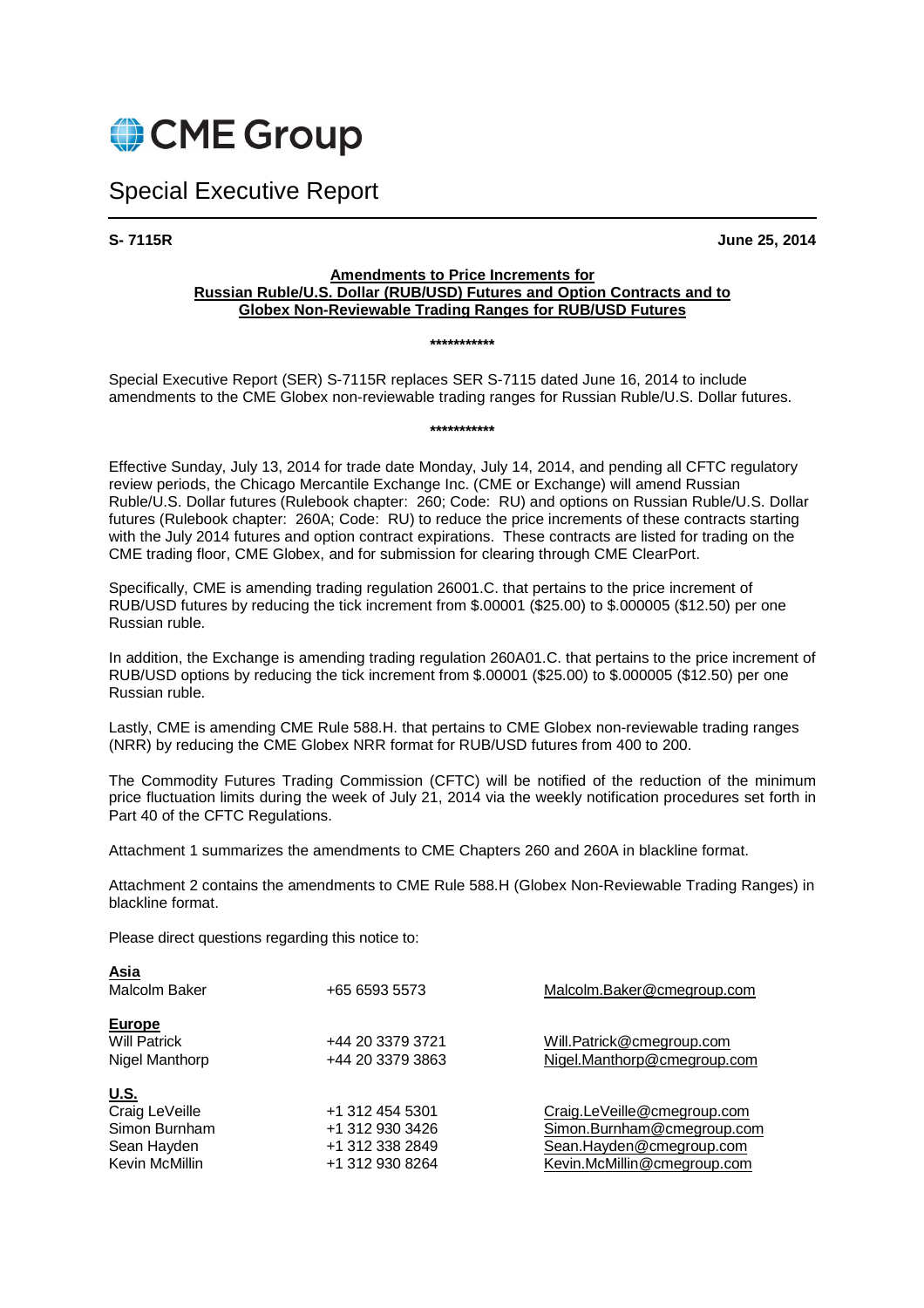#### **Attachment 1**

#### **(Additions are underlined; deletions are struck through.)**

#### **Chapter 260: Russian Ruble/U.S. Dollar (RUB/USD) Futures**

### **26001. TRADING SPECIFICATIONS**

 **26001.C. Price Increments** Minimum price fluctuations shall be in multiples of \$.000005\$.00004 per Russian ruble (equivalent to \$12.50\$25.00) per contract.

#### **Chapter 260A: Options on Russian Ruble/U.S. Dollar (RUB/USD) Futures**

#### **260A01. OPTIONS CHARACTERISTICS**

### **260A01.C. Price Increments**

 The price of an option shall be quoted in U.S. dollars per Russian ruble. Each \$.000005\$.00004 per Russian ruble (one-half point) shall represent \$12.50\$25.00. For example, a quote of .000305 represents an option price of \$762.50\$760.00 (30.5 points x \$25.00 per point). The minimum fluctuation shall be one-half point (also known as one-half tick). A trade may also occur at a price of \$.000005 (\$12.50, also known as one-half tick), whether or not it results in the liquidation of positions for both parties to the trade.